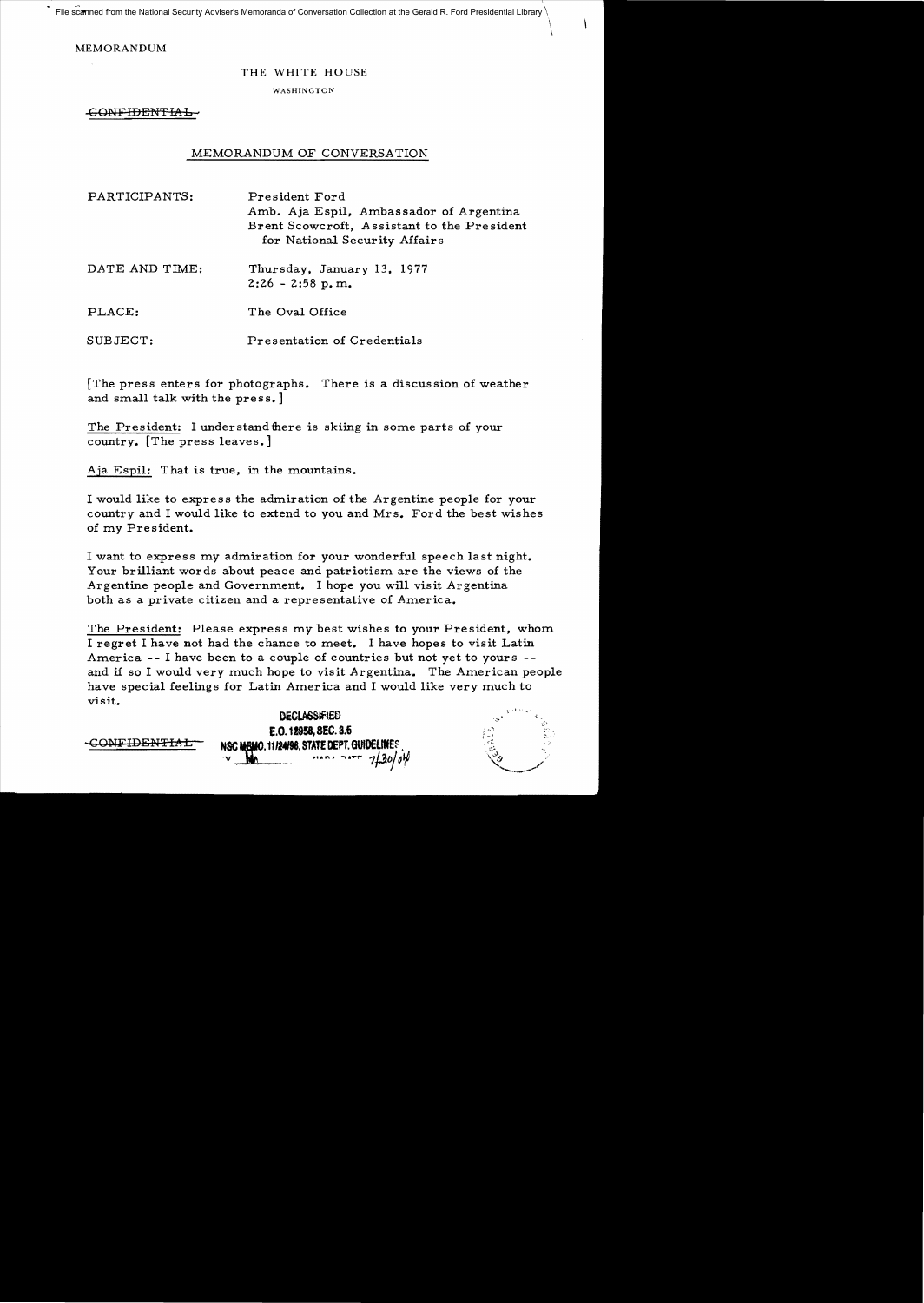## et al. 2 contribution of the contribution of the contribution of  $\sim$  2

 $\sim$ 

Aja Espil: We would welcome you at any time.

The President: We appreciate your support in a number of international issues. Actually Argentina and the United States have much in common. Have you ever served here before?

Aja Espil: No, this is my first experience in the United States but I have been to many international conferences.



..GONFIDEN'TIAL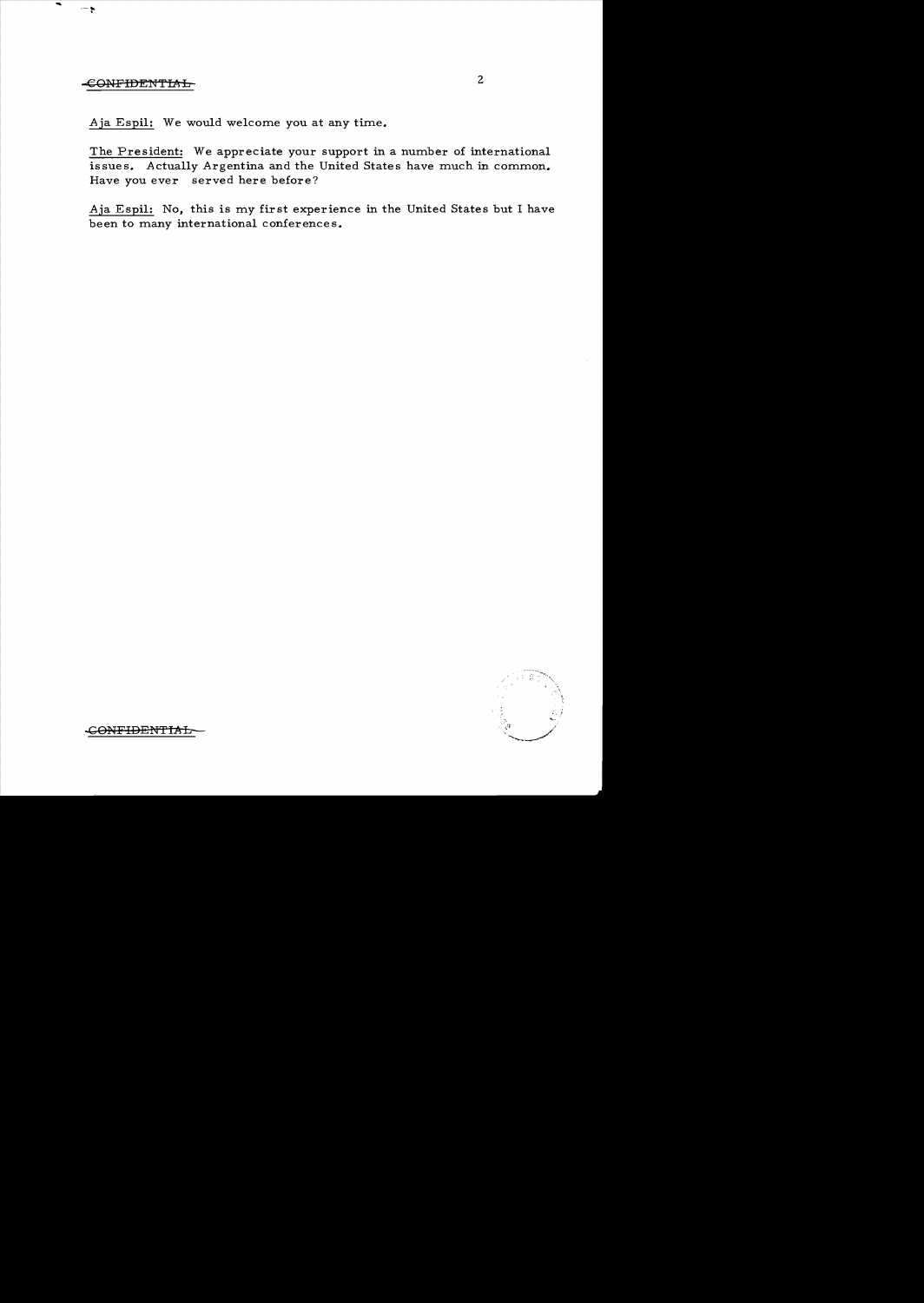P/ and, aja Espil  $226$ <br> $276$ Pres in (Descenir of work chitchet alpres) P Iernderstand there is shing in (entoppamenty AE Fhat is true, une communication devertel bite à expres administra of c Conj-jepte faispan county + availel bits  $mgf$ I cont to x just my admiration for come assumed puch last empt. Jour brothert words about pencex juliation aire mins je ce pystet gart. Ibeze par une visit arg. both as a provite vligar & sy. f america Il lénge xpris my but comme jou P, whom I regret & home with le chame To writ flower haps to want h A - 5 han been tra complet comtrès luit jugie huie special posity par had + Atterandeline you at any his Plus appure. Jour support in on US homme marine mon Have gun ber seral hve beper! **DECLASSAFIED** E.O. 12958, SEC. 3.5 NSC MEMO, 11/24/98, STATE DEPT. GUIDELINES  $130/04$